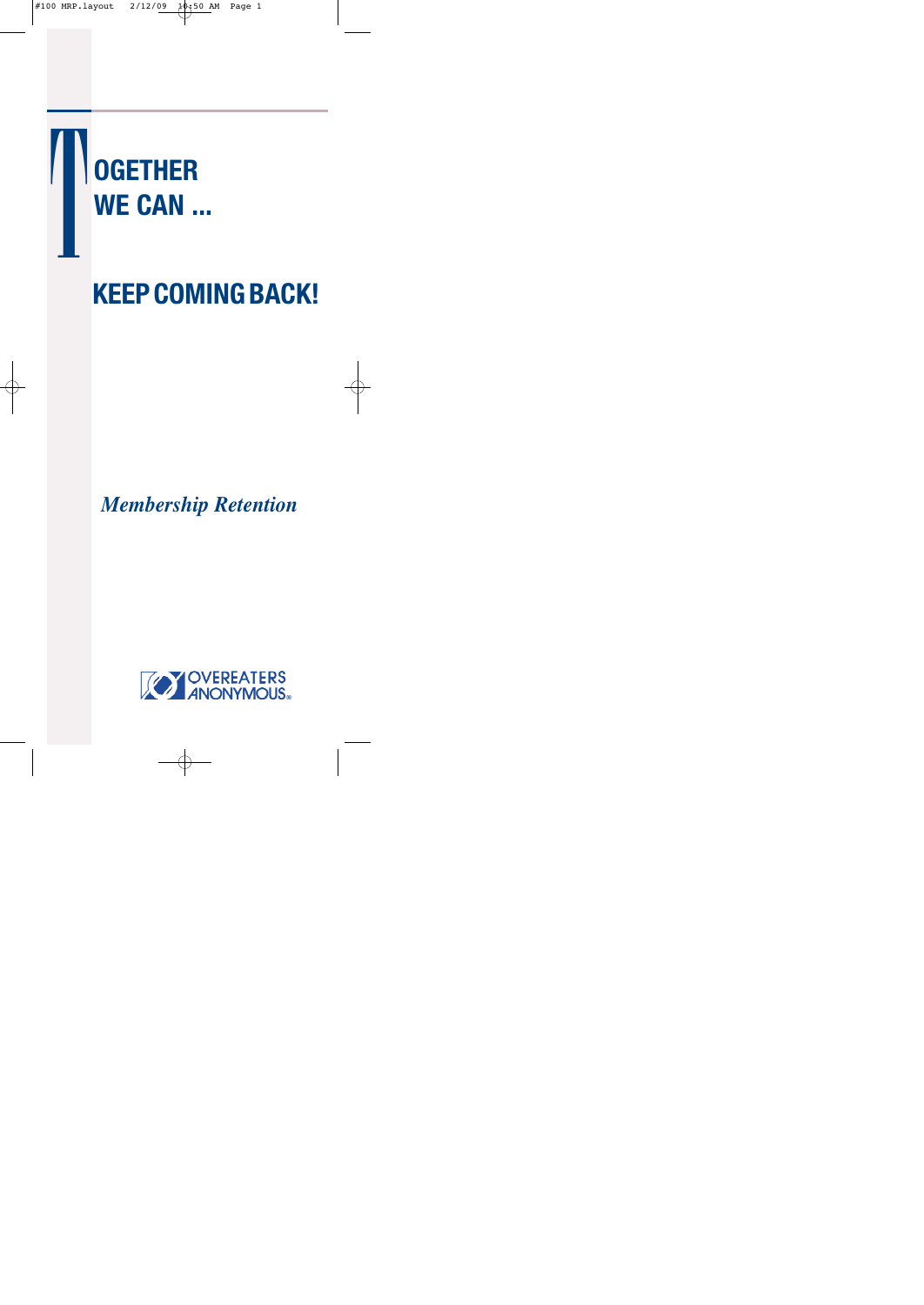### **The Twelve Steps**

- **1.** We admitted we were powerless over food that our lives had become unmanageable.
- **2.** Came to believe that a Power greater than ourselves could restore us to sanity.
- **3.** Made a decision to turn our will and our lives over to the care of God *as we understood Him.*
- **4.** Made a searching and fearless moral inventory of ourselves.
- **5.** Admitted to God, to ourselves, and to another human being the exact nature of our wrongs.
- **6.** Were entirely ready to have God remove all these defects of character.
- **7.** Humbly asked Him to remove our shortcomings.
- **8.** Made a list of all persons we had harmed and became willing to make amends to them all.
- **9.** Made direct amends to such people wherever possible, except when to do so would injure them or others.
- **10.** Continued to take personal inventory and when we were wrong, promptly admitted it.
- **11.** Sought through prayer and meditation to improve our conscious contact with God *as we understood Him,* praying only for knowledge of His will for us and the power to carry that out.
- **12.** Having had a spiritual awakening as the result of these steps, we tried to carry this message to compulsive overeaters and to practice these principles in all our affairs.

Permission to use the Twelve Steps of Alcoholics Anonymous for adaptation granted by AA World Services, Inc.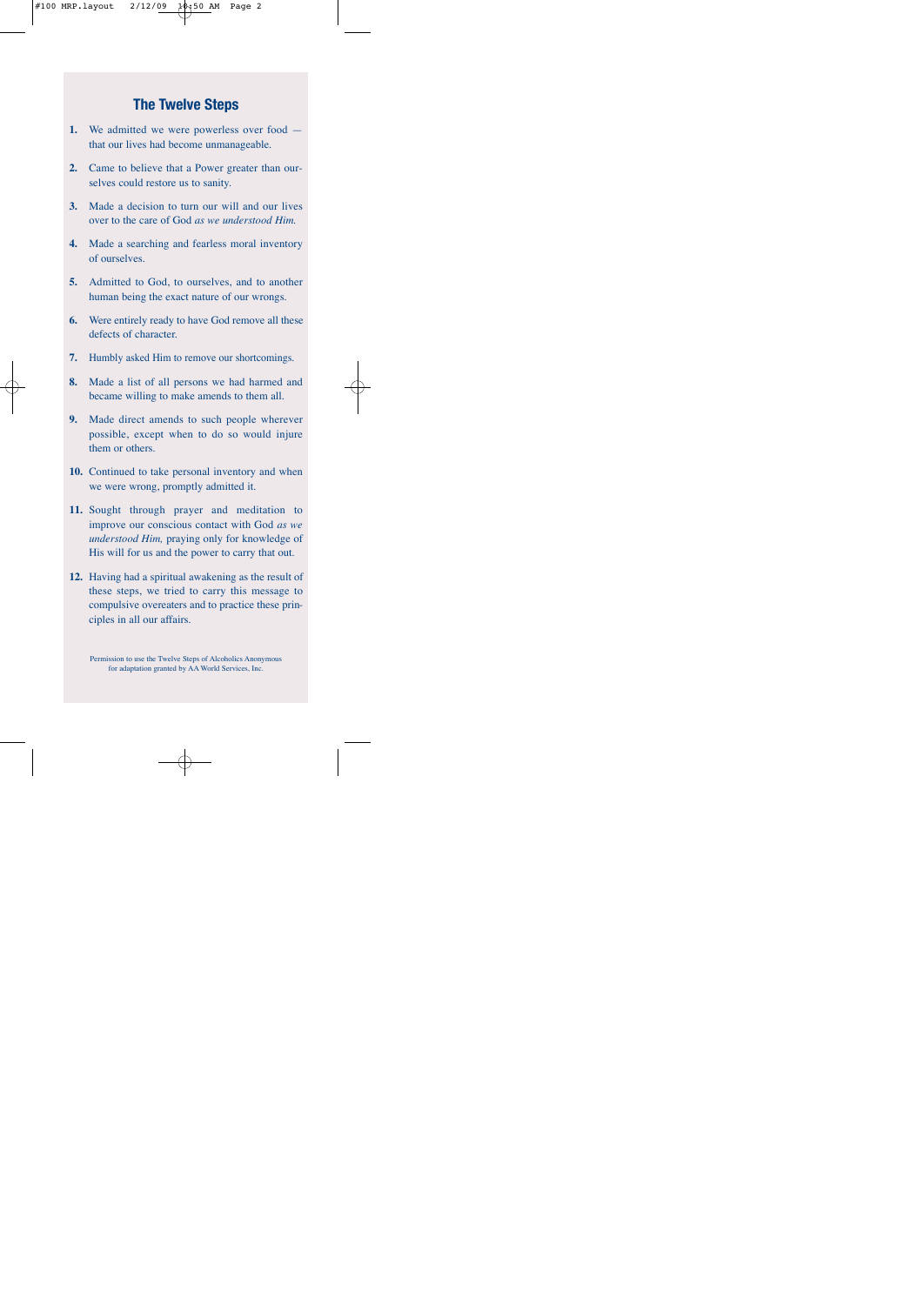*"I need OA to be there for me. Therefore, it is my responsibility to keep OA healthy. A smile, a touch, a word of support can keep someone coming back ..."*

**OA works.** <sup>A</sup> Gallup survey of OA's Fellow-ship reports that 86 percent of our members experienced improvements in our physical health, our emotional and mental well-being, and our spiritual lives. Yet, many in OA's current Fellowship are newcomers rather than ongoing members or "old-timers."

With all that OA offers us in emotional, spiritual and physical recovery, what are some of the reasons why we, or other members, don't keep coming back? If we want to continue to attain the many benefits OA has to offer, and reach out a hand to those who still suffer, we need to understand some of the reasons behind wanting to leave. This pamphlet, with its many quotes from OA members around the world, was inspired by a recent presentation and discussion at OA's World Service Business Conference. It provides insight into what we can do for ourselves and others by examining the four key areas of membership retention:

- **Newcomers**
- **Meetings**
- Relapse
- **Service**

Each of the four areas provides encouragement and suggestions to the group and to each individual member to keep coming back.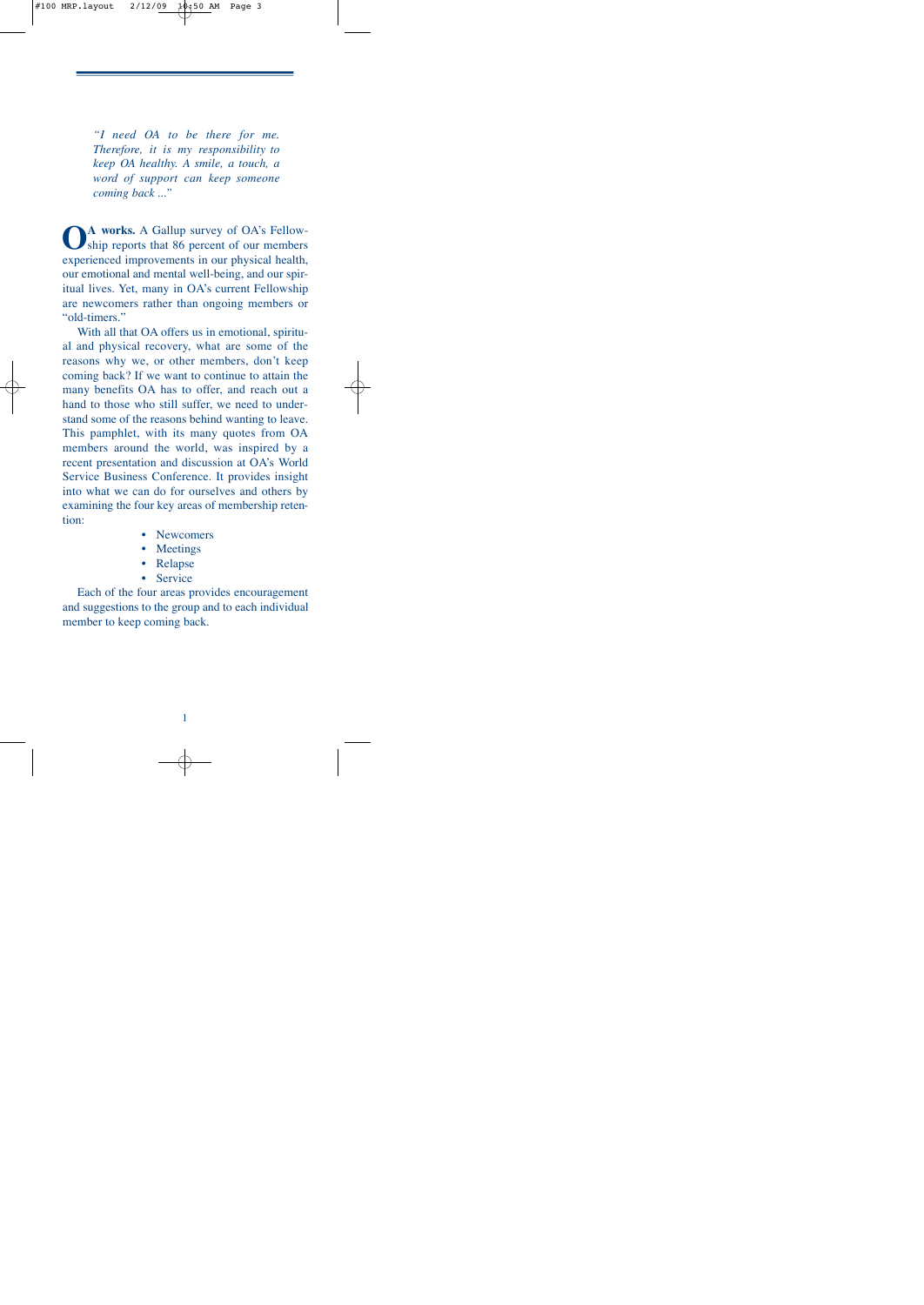#### **Newcomers**

*"I feel strongly that newcomers need at least three 'basics' from each member and the group as a whole: identification, a feeling of belonging and hope*, *and*, *most important of all, to see and hear recovery of all kinds at many different levels."*

When newcomers first attend an OA meeting,<br>they have their own special set of needs. For some, just making it to that first meeting requires courage and a "leap of faith." If newcomers do not return to meetings, perhaps they have become discouraged. To help newcomers acclimate to the environment of an OA meeting and to make it more inviting, groups can:

- Have greeters at the door.
- Make sure meeting information given over the phone is current, and phone lists and other information provided are accurate.
- Encourage each individual group member to welcome members they've never seen before.
- Offer a welcome package of pamphlets and other OA-approved literature.
- Create a "we care" follow-up list, and use it to keep in touch with newcomers.
- Offer rides or transportation to those in need.
- Take time at the beginning of a meeting to discuss the three levels of recovery, as well as the Steps, Traditions and tools. Sometime during the meeting, provide newcomers with information regarding sponsors. Sponsors can then explain the program in more detail.
- Encourage current members of the group to be sponsors, and encourage sponsorship by mail.

As newcomers, we kept coming back because we saw recovery happening on all three levels physical, emotional and spiritual—at our first meetings. However, nobody is perfect, so tell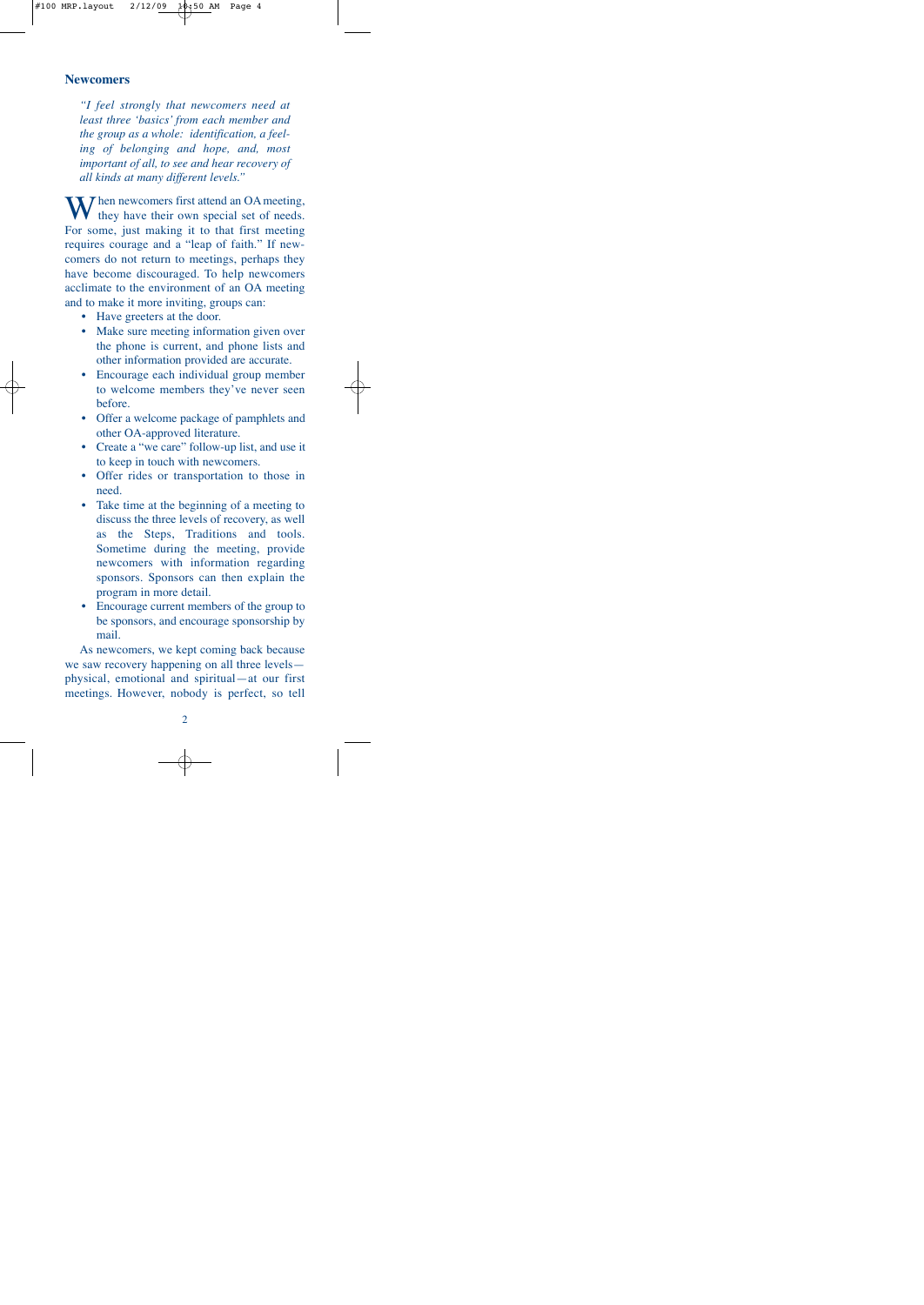newcomers not to panic if they have minor setbacks; they can be a natural part of the recovery process. Individually or in a group, members can also provide suggestions as to some of the common setbacks and what to do if they occur. Share, but don't compare! Also, let newcomers know that each group is different, and encourage them to attend other meetings in the area until they find one at which they feel comfortable ... just like we did.

And remember, if your group is having difficulty retaining newcomers, ask for input from other groups in your area at your local intergroup meeting.

*"One of the major dra m atic things that happened to me as a newcomer was someb o dy at the meeting called me short lyafter I came into the program, just to say hello. And to this day, I will never forget that person.*"

#### **Meetings**

*"One expression I've heard that I disagree with is, 'Well, he or she wasn't ready for OA.' My questions are: 'Was OA ready for him or her? What happened when that person went to that first meeting or the other meetings after that?'What makes a big difference in members coming back is what goes on in those meetings."*

Each individual's attendance at OA meetings is  $\square$  paramount to her or his recovery and to the group's strength. Therefore, meetings that abound in love, support and encouragement are safe havens for OA members and will foster continued attendance. We need this type of atmosphere to work our program because that's when the program works.

As individuals and as a group, keep in touch with the needs of every member attending. Remember to listen to everyone, not just hear them out. Avoid cross talk and avoid "dumping." While it is important for us to share our pain and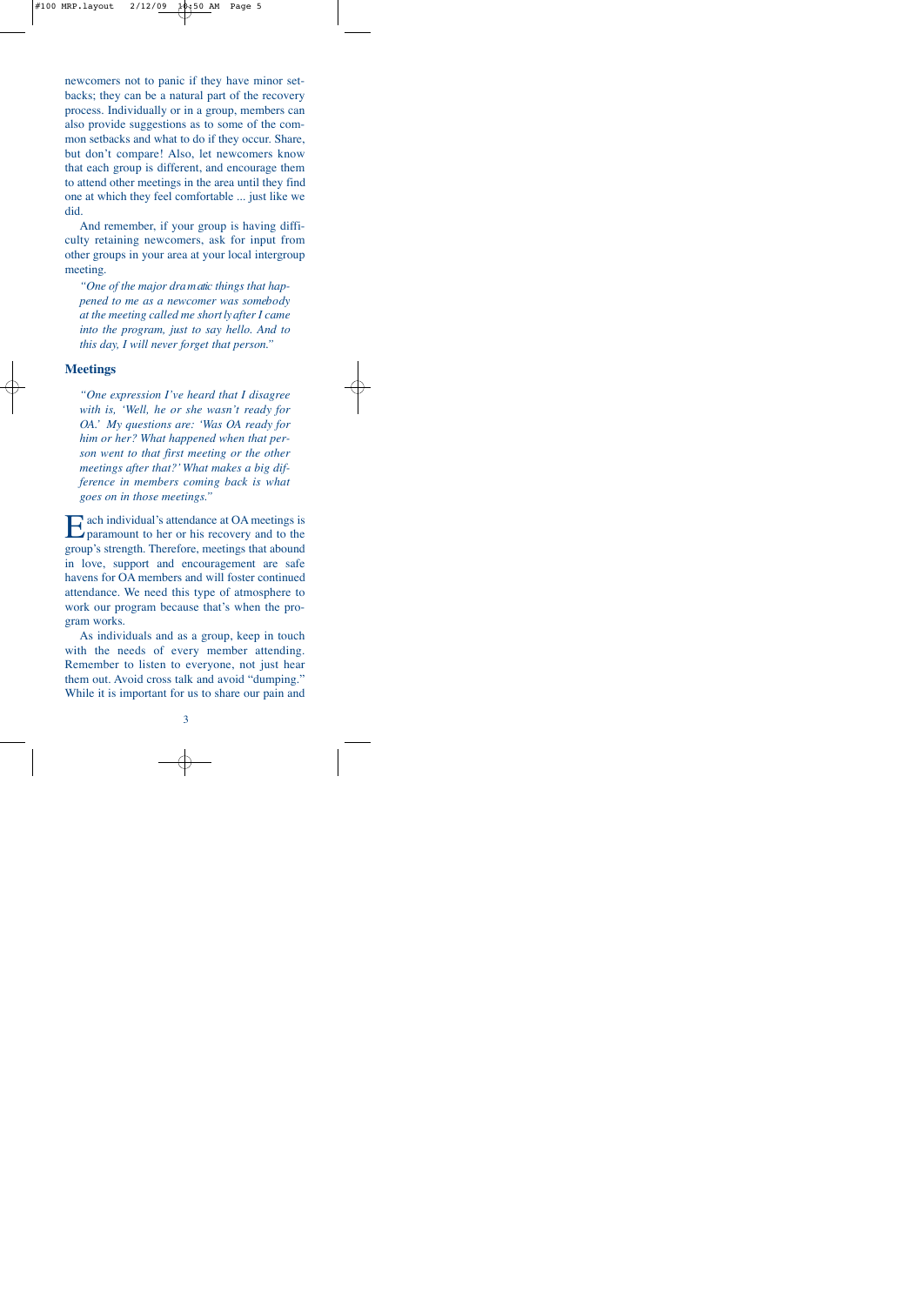experiences as compulsive overeaters, don't forget that it is also crucial for us to share our strength and hope. If you or another individual have personal problems that warrant further discussion, your sponsor can help. When you share, remember to include one or two positive actions that you can take to help advance your program, and encourage others to do the same.

*"I want to hear your experiences. I want to know that you struggle sometimes and experience life's ups and downs. It lets me know that we are both human, and that when I experience one of life's downs, it doesn't mean I am not working my program or that I am a bad person. But, I also need to hear what you are doing about it ... today!"*

As members, we can support our groups by providing support to those who have stopped attending. A simple phone call expressing concern and love can make all the difference in the world. Not only will the group be stronger for it, but so will we.

*"In one case, I spent a year dropping off notes and cards ... without any expectations. That person is once again attending meetings."*

A group also has to realize that some of us stop attending meetings simply because we get bored or are too busy. Perhaps we have reached our target weight and don't recognize the usefulness of the meetings in maintaining our recovery. Or, maybe we just need some variety to keep up our interest and hope, especially if we are long-time members.

A number of solutions exist to make sure each group and its meetings are prepared to support all of our members' needs:

- Discuss and offer service opportunities. Service in any shape or form brings its own reward.<br>If long-time members begin to experience
- "service burn-out," suggest a break from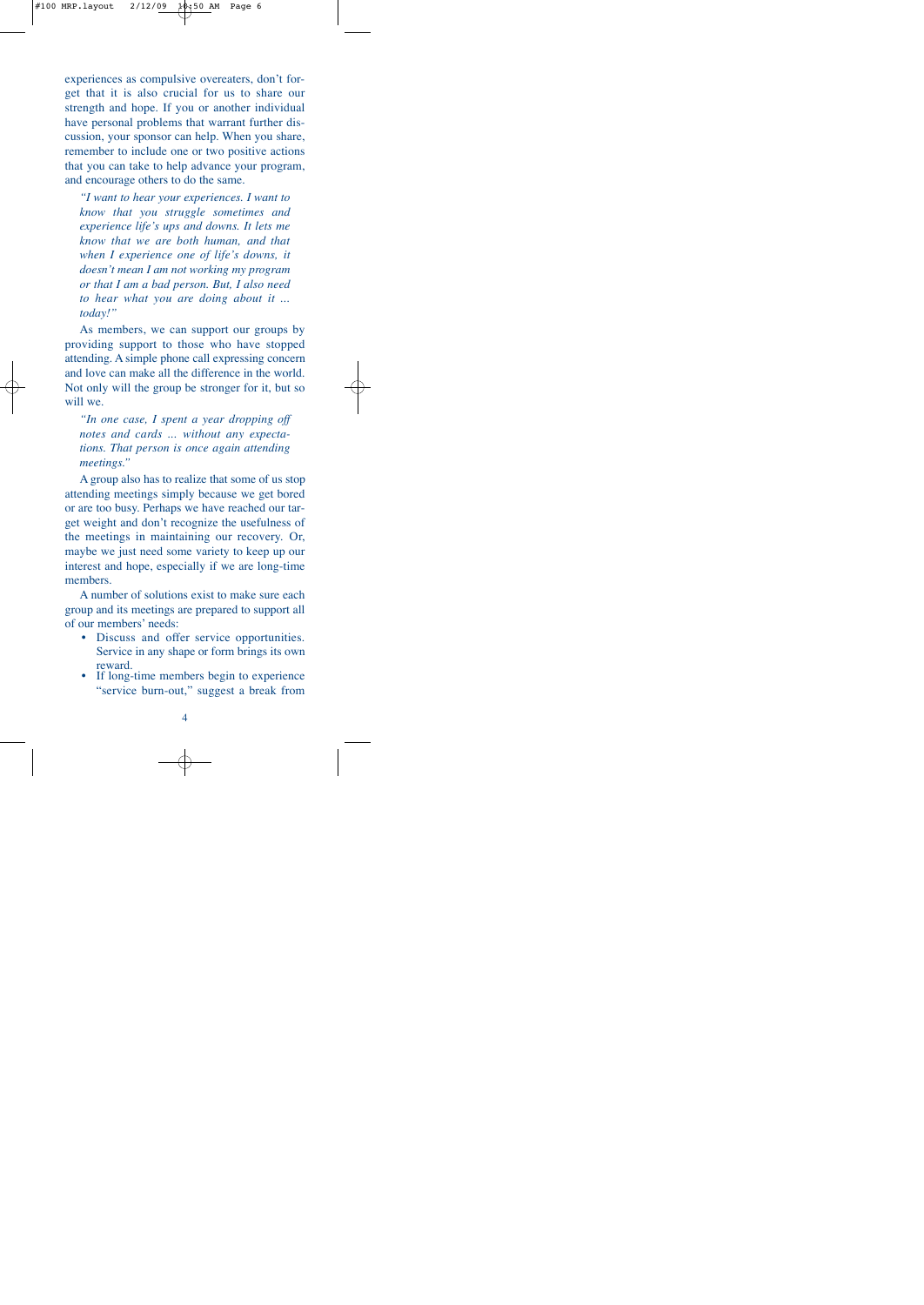serving others for awhile, allowing themselves to refocus and revitalize. Letting others help you is a form of service, too.

- Inject some humor into your meetings; laughter is healing to the spirit. Use the "Sidedishes" from *Lifeline* magazine or other OA-approved material.
- Set up a suggestion box for members to submit their own ideas for meeting locations, topics or other activities.
- Promote long-time member meetings to address their unique needs and concerns.
- Focus part of a meeting on the far-reaching impact that the program has on the rest of our lives, and the importance of making OA a priority.

#### **Relapse**

*"Don't underestimate the importance of providing support for members who are floundering. Relapse is fairly common in OA. My own experience tells me that I will recover from a relapse more quickly if I c o n t i nue attending meetings than if I leave."*

Relapse is one of the primary reasons some of<br>
Rus might be tempted to discontinue our recovery in OA. When we relapse, we may experience the same feelings we had when we first came to an OA meeting; these include shame, embarrassment, self-recrimination, failure, depression, isolation, frustration and even hopelessness. When relapse occurs, the most important action we as individuals and the group can take is to keep the lines of communication open.

If someone in the group relapses, we can keep in touch and encourage that member not to retreat into isolation. We can ask how others are doing, letting them know that we care and that their participation in the group is valued. Everyone's attendance at meetings makes a difference in each member's personal recovery and adds to the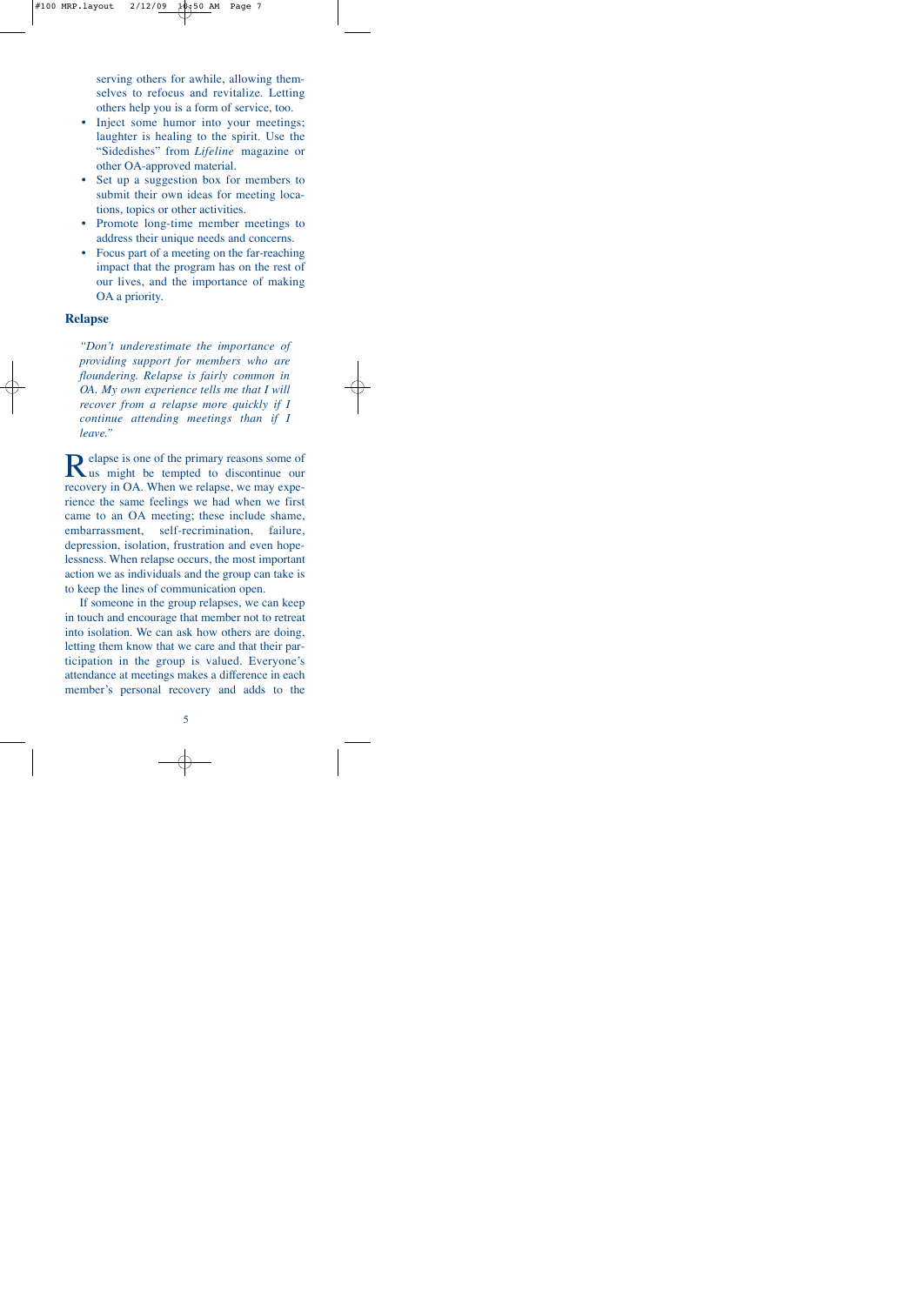group as a whole. The courage that it takes to return even in the face of a setback will surely be an inspiration to those of us who may in the future face similar obstacles.

When a member does return after relapse, welcome her or him warmly; support and encouragement are especially crucial at this time. And most importantly, DON'T JUDGE THEM! When we judge fellow members, we are inviting them to leave.

*"When I gained weight in abstinence, certain people stopped speaking to me; they would not look me in the eye. They walked away when I approached. Where is it written that weight loss is the main 'judge' of what kind of program we are working? Before OA I lived my life in shame, always knowing that I was never good enough."*

Everyone is "good enough" to be in OA, no matter what. So don't judge another's recovery. Each person's program is unique, just like each of us.

There are many ways all of us, as groups and as individuals, can support those in relapse:

- At meetings, discourage cross talk and judgment of others or their individual programs. It may take some members longer than others to find physical recovery. Meanwhile, they may have other kinds of "recovery" that everyone should listen to. Remind everyone that there are many paths to recovery. And, always remember that relapse is not contagious, but recovery is.
- Focus part of a meeting or have a retreat on the topic of relapse. Ask those who are recovering from relapse to share their experiences. Ask them how they got through it and what other members did to help. Provide a safe environment for members to share.
- Offer rides to and from meetings to isolating members or those who need transportation. Provide a phone list for members to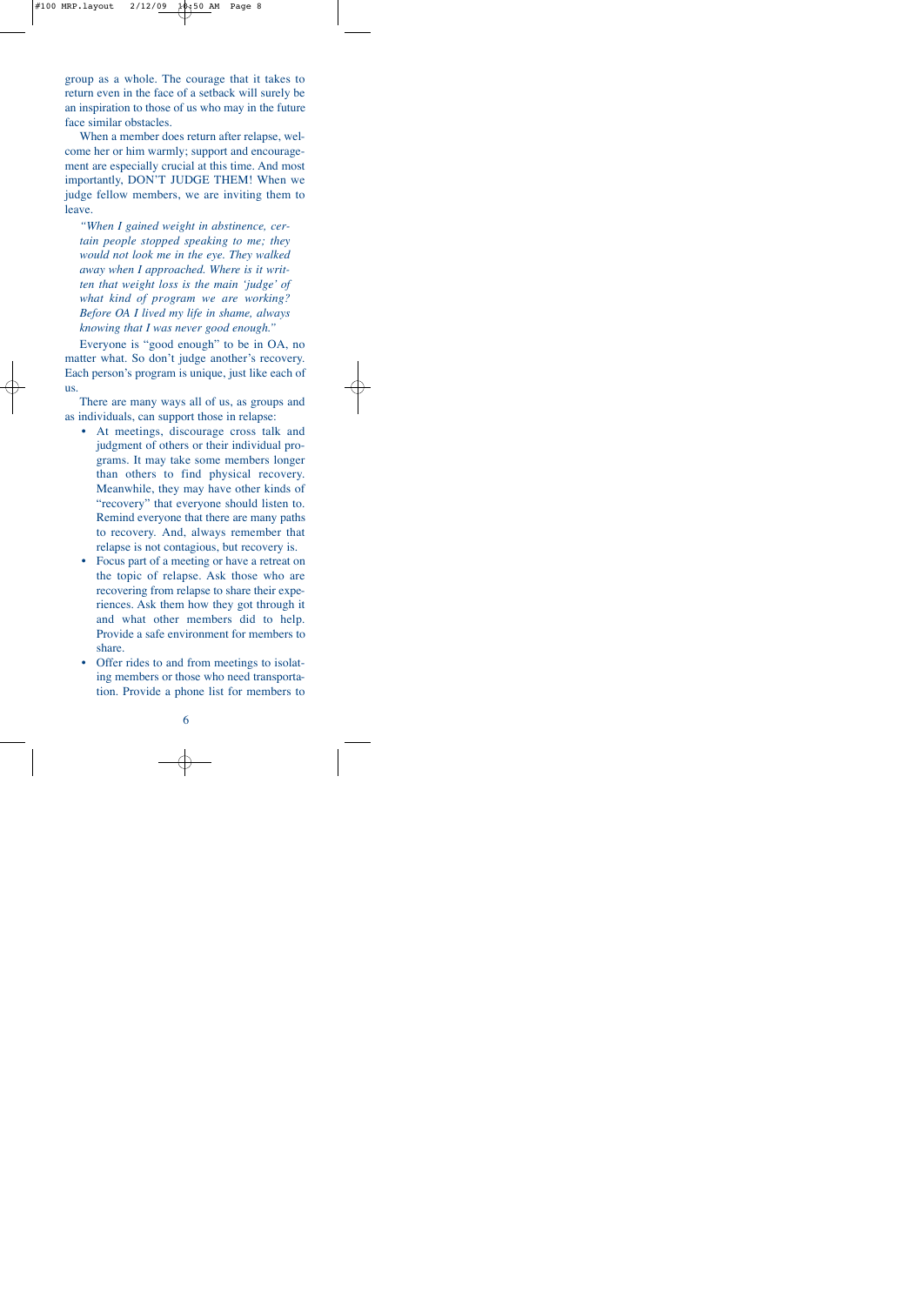call. And, make a special effort to invite members back to meetings, or invite them out for coffee after meetings.

We can provide service by extending our hands and hearts, so that those in relapse and our groups as a whole will take comfort in an atmosphere of love and acceptance.

#### **Service**

*"Any service, no matter how small, that will help reach a fellow sufferer adds to the quality of our own recovery. Getting to meetings, putting away chairs, putting out literature, talking to new comers, doing whatever needs to be done in a group or for OA as a whole, are ways in which we give back what we have so generously been given. We are encouraged to do what we can when we can."*

#### *—The Tools of Recovery*

If the four key areas of membership retention, service is the one area to which each of us can contribute the most. Why is service such an important component of retaining membership? Whether it's making coffee for a meeting, sponsoring a fellow member, heading up the literature committee or helping to plan a retreat, the opportunities and gifts of service are many.

If you are still unsure, ask a sponsor what it was like to support a fellow member through relapse to the joy of recovery, and you will learn what a difference service can make. Being accountable to others empowers us in our own abstinence, while at the same time supports others in theirs. That is why having the opportunity to serve is a gift in itself. One member's story illustrates this point:

*"Within a week or so [after my first meeting], someone had thrown the literature bag at me and asked me to bring it along to every meeting. It was heavy, and it was*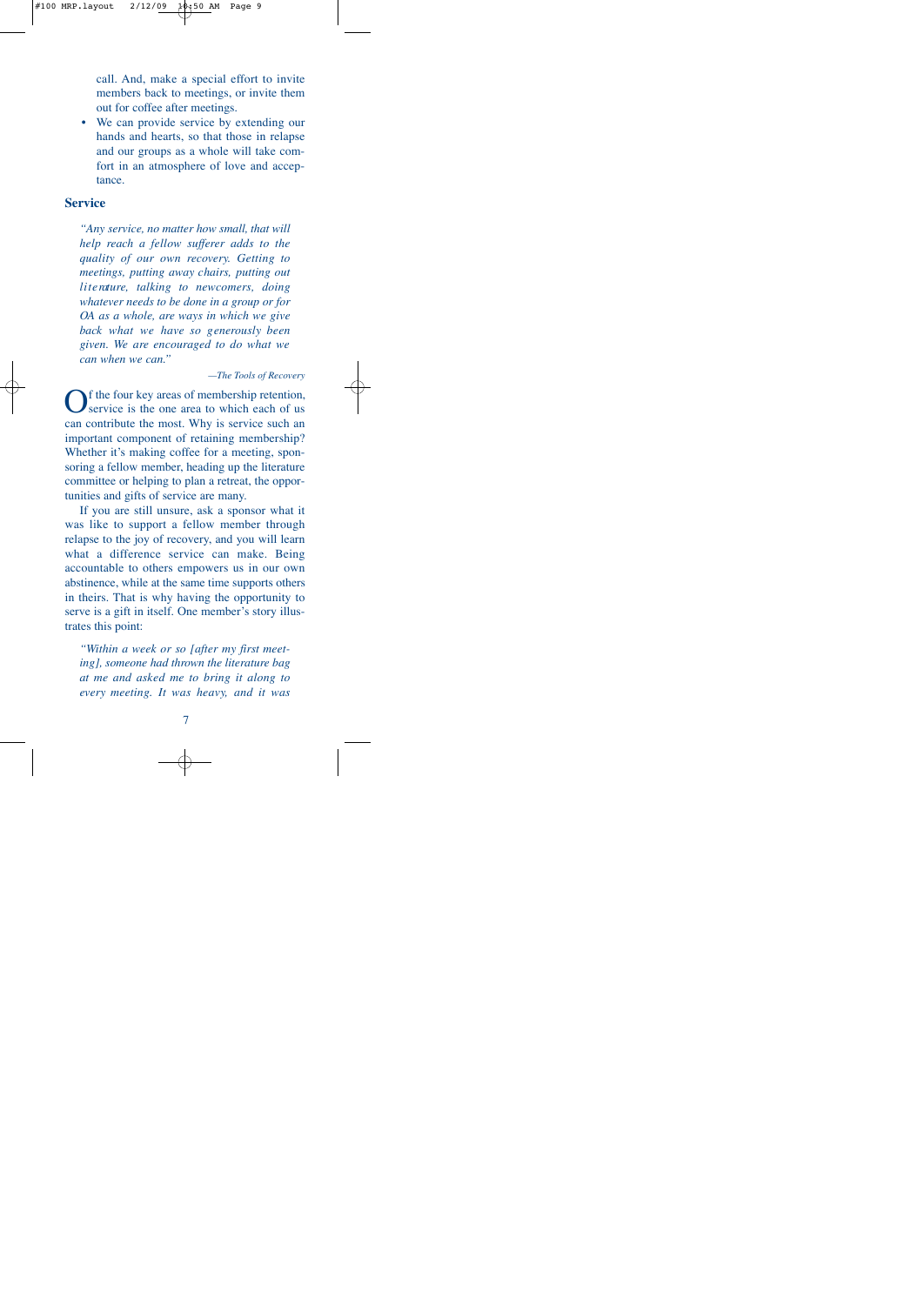*quite a walk from the car; but, every week for two years, I carried that bag religiously. Even when I was tired, or thought I did not need OA, you guessed it ... that wretched bag kept me coming back!"*

Nothing is more enlivening than being a part of someone else's recovery, whatever that part happens to be. And, service to newcomers and long-time members alike ensures that this Fellowship will be here for all of us in the future.

It is crucial that in our commitment to carry the<br>message of recovery to other compulsive message of recovery to other compulsive overeaters, we treat others the way we, ourselves, would want to be treated. Each one of us—with a smile, a hug, a phone call or a hand extended can make a difference in our own well-being and that of our fellow members, keeping all of us coming back to an atmosphere of love, acceptance and support.

*"It was long-timers and newcomers; it was short people and tall people; and it was big people and small people who loved me into the miracle of abstinence and the miracle of this Fellowship. Our responsibility pledge states, 'Always to extend the hand and heart of OA to all who share my compulsion; for this I am responsible.' We need to do whatever we can do to keep everybody coming back and to spread the word of OA."*

Overeaters Anonymous does work when we keep coming back.

> For further information, please refer to the "Guidelines for Membership Retention" in the OA Guidelines kit.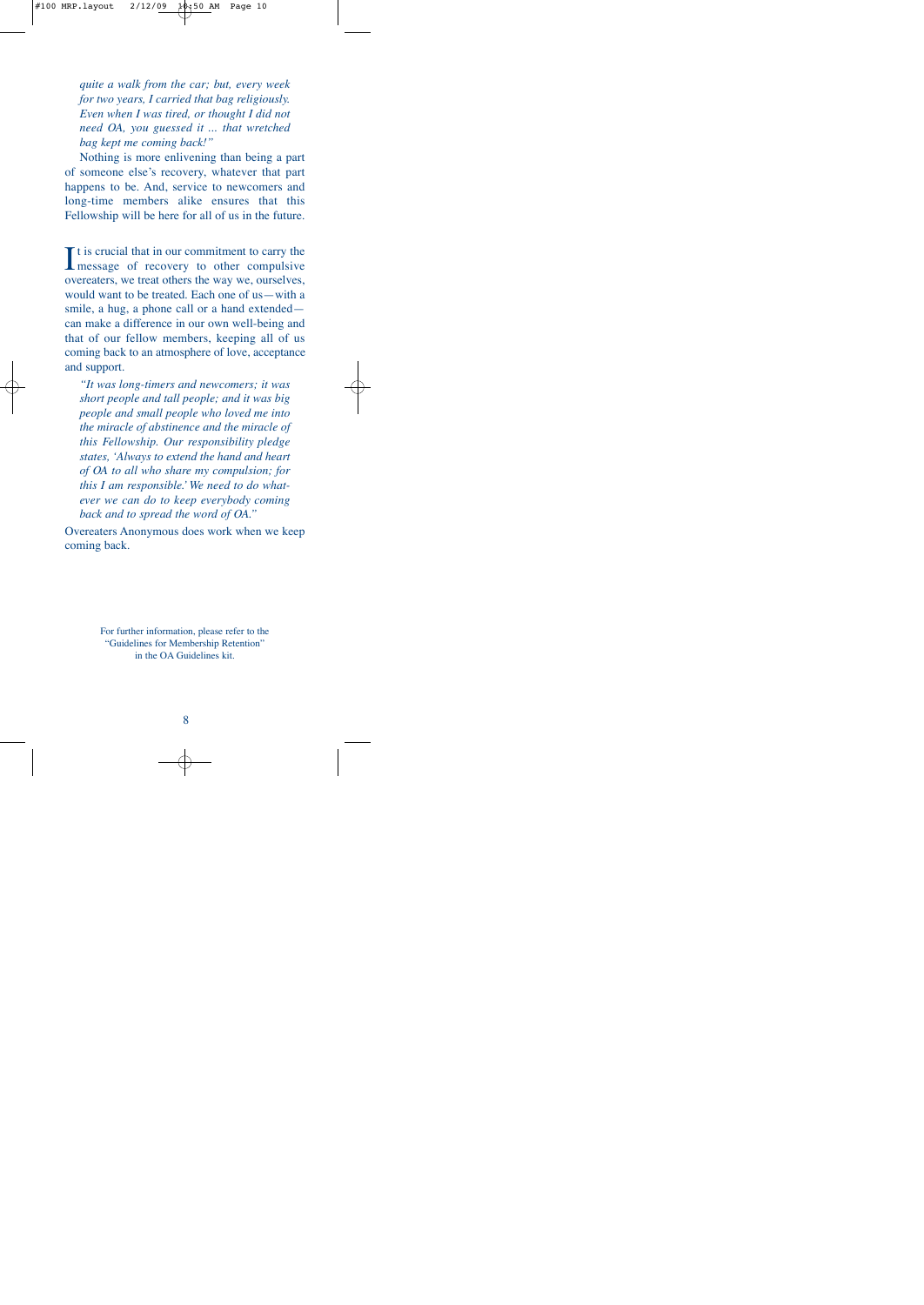## **The Twelve Traditions**

- **1.** Our common welfare should come first; personal recovery depends upon OA unity.
- **2.** For our group purpose there is but one ultimate authority — a loving God as He may express Himself in our group conscience. Our leaders are but trusted servants; they do not govern.
- **3.** The only requirement for OAmembership is a desire to stop eating compulsively.
- **4.** Each group should be autonomous except in matters affecting other groups or OA as a whole.
- **5.** Each group has but one primary purpose to carry its message to the compulsive overeater who still suffers.
- **6.** An OA group ought never endorse, finance, or lend the OA name to any related facility or outside enterprise, lest problems of money, property, and prestige divert us from our primary purpose.
- **7.** Every OA group ought to be fully self-supporting, declining outside contributions.
- **8.** Overeaters Anonymous should remain forever nonprofessional, but our service centers may employ special workers.
- **9.** OA, as such, ought never be organized; but we may create service boards or committees directly responsible to those they serve.
- **10.** Overeaters Anonymous has no opinion on outside issues; hence the OA name ought never be drawn into public controversy.
- **11.** Our public relations policy is based on attraction rather than promotion; we need always maintain personal anonymity at the level of press, radio, films, television, and other public media of communication.
- **12.** Anonymity is the spiritual foundation of all these traditions, ever reminding us to place principles before personalities.

Permission to use the Twelve Traditions of Alcoholics Anonymous for adaptation granted by AA World Services, Inc.